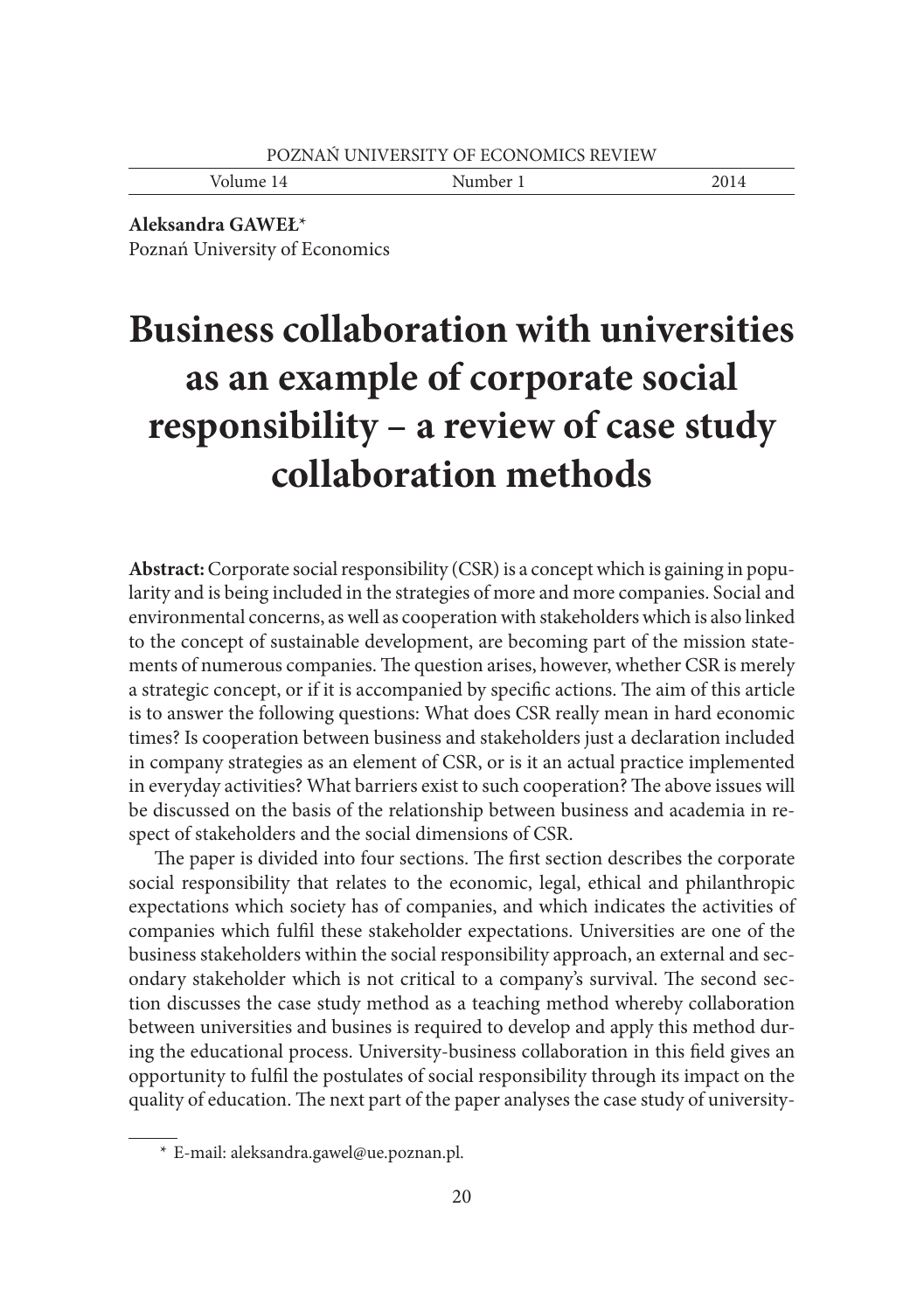business collaboration in preparing case studies for educational purposes in Poland. Specific problems are discussed which indicate the constraints on collaboration between businesses and universities. The last section comprises conclusions and discussions. The main point of the discussion is that, on a declarative level, corporate social responsibility is a common element in companies' business strategies, but on an operational level collaboration with stakeholders as part of CSR does not easily transform into practical action.

**Keywords**: corporate social responsibility, university-business collaboration, case study method.

**JEL codes**: M14, L14, I23.

#### **1. Universities as stakeholders in business within the corporate social responsibility approach**

Corporate social responsibility (CSR) can be defined as an ethical commitment to act in an economically and environmentally sustainable manner while taking into account the interests of all stakeholders [Tari 2011]. Research into corporate social responsibility concentrates on business ethics, environmental responsibility, social responsibility and the stakeholder approach [Lockett, Moon & Visser 2006].

Several dimensions of CSR are described in the literature. Principally, corporate social responsibility refers to the economic, legal, ethical and philanthropic expectations which society has for companies and it includes those activities of companies which fulfil these expectations [Tari 2011]. The above dimensions combine to create a pyramid of corporate social responsibility, at the base of which are economic responsibilities which include profitability, effectiveness and the strong competitive position of a company. Next come the legal and ethical responsibilities, with philanthropic responsibilities being at the top of the pyramid [Carroll 1996].

In the literature on CSR other categories in the aspects of corporate social responsibility are also sometimes distinguished, such as the stakeholder, social, economic, voluntary, environmental and ethical dimensions, but the ones most frequently cited are the environmental, ethical, stakeholder and social dimensions [Tari 2011].

When analysing the references to the definitions of CSR dimensions, the most frequently used are the stakeholder and social dimensions, the economic dimension, the voluntary dimension and the environmental dimension [Dahlsrud 2008].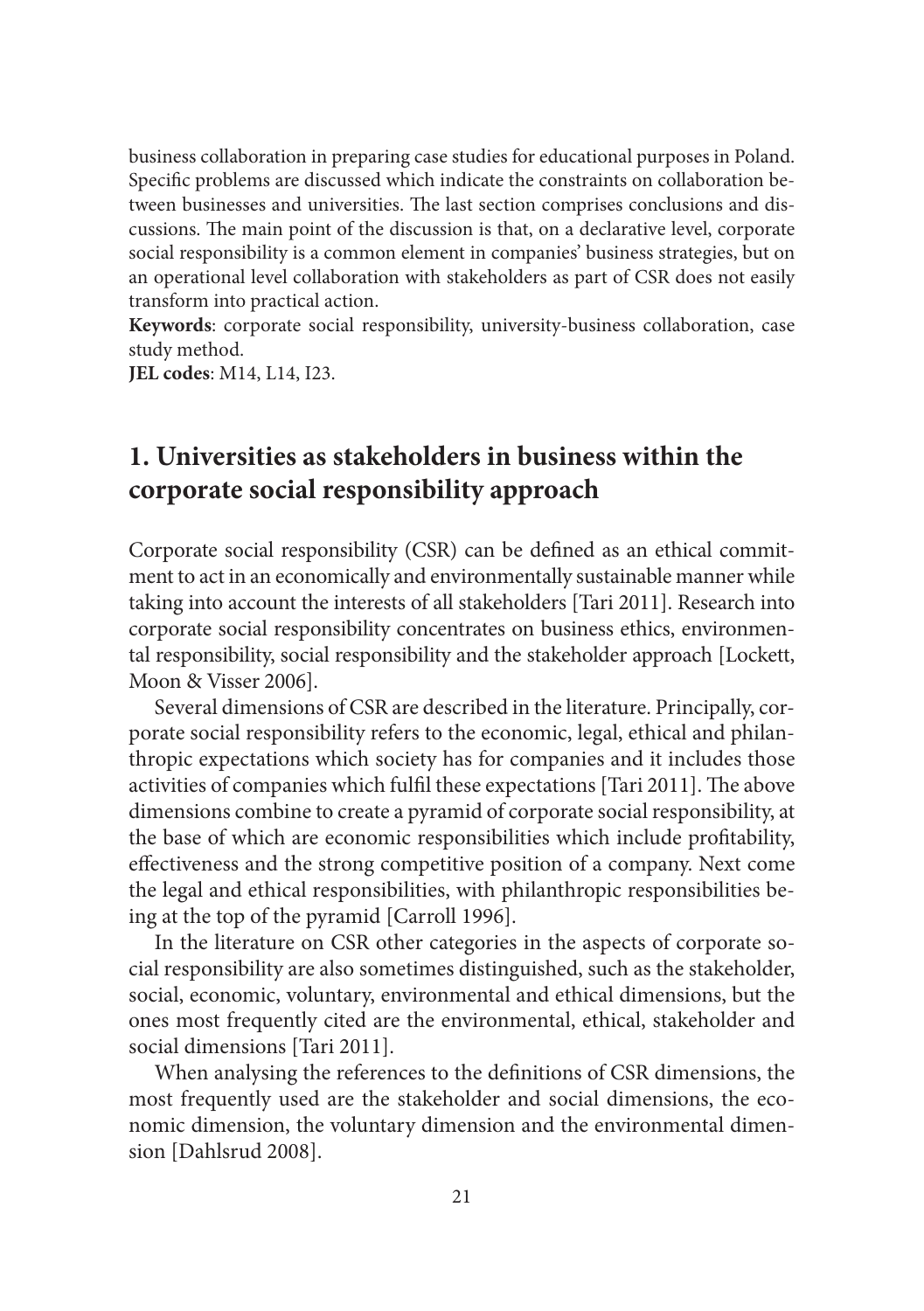Economic responsibilities mean that companies must make a profit and fulfil the needs of their customers; legal responsibilities refer to a company pursuing its economic mission within the framework of the law; ethical responsibilities are connected with respecting moral norms; and discretionary responsibilities, connected with philanthropy, mean companies undertaking certain actions which, although not required by law, are expected by stakeholders as a manifestation of good citizenship [Galbreath 2010]. The environmental responsibilities of companies relate to their care for the natural environment and the social dimension refers to the building of a relationship between business and society. Approaches from the perspective of the responsibility to stakeholders are based on the interaction between companies and such stakeholders as, for example, employees, suppliers, customers and communities [Dahlsrud 2008].

When analysing the social responsibilities of companies towards stakeholders, it is worth noting that particular groups of stakeholders influence the situation of a company differently, so the relationships between companies and particular stakeholders are also different. Corporate stakeholders can be categorised into groups according to different criteria [Galbreath 2010]:

- External stakeholders, such as the government or the community; and internal stakeholders, such as the instrumental, rational and moral needs of employees,
- Primary stakeholders, who are critical to a company's survival, e.g. suppliers and employees; and secondary stakeholders, who are not directly involved in company activities and are not critical to the company's survival, e.g. the media.

From the above division one can infer that executives are likely to pay particular attention to those stakeholders whose attitudes most directly influence the situation of companies, i.e. internal and primary stakeholders.

It is worth noting that implementing a strategy of corporate social responsibility not only generates extra costs but also provides economic benefits to companies. The most important economic advantages of adopting CSR as a business strategy include lowering costs, lowering risks, enhancing the company's image, building a competitive advantage, and creating a win-win situation [Carroll & Shabana 2010]. This means that companies ought to be interested in implementing CSR not only as a reaction to external pressure, but also to obtain measurable economic benefits.

One particular example of the relationship between companies and stakeholders is the relationship between business and academia. In a knowledgebased economy the economic and social significance of universities is un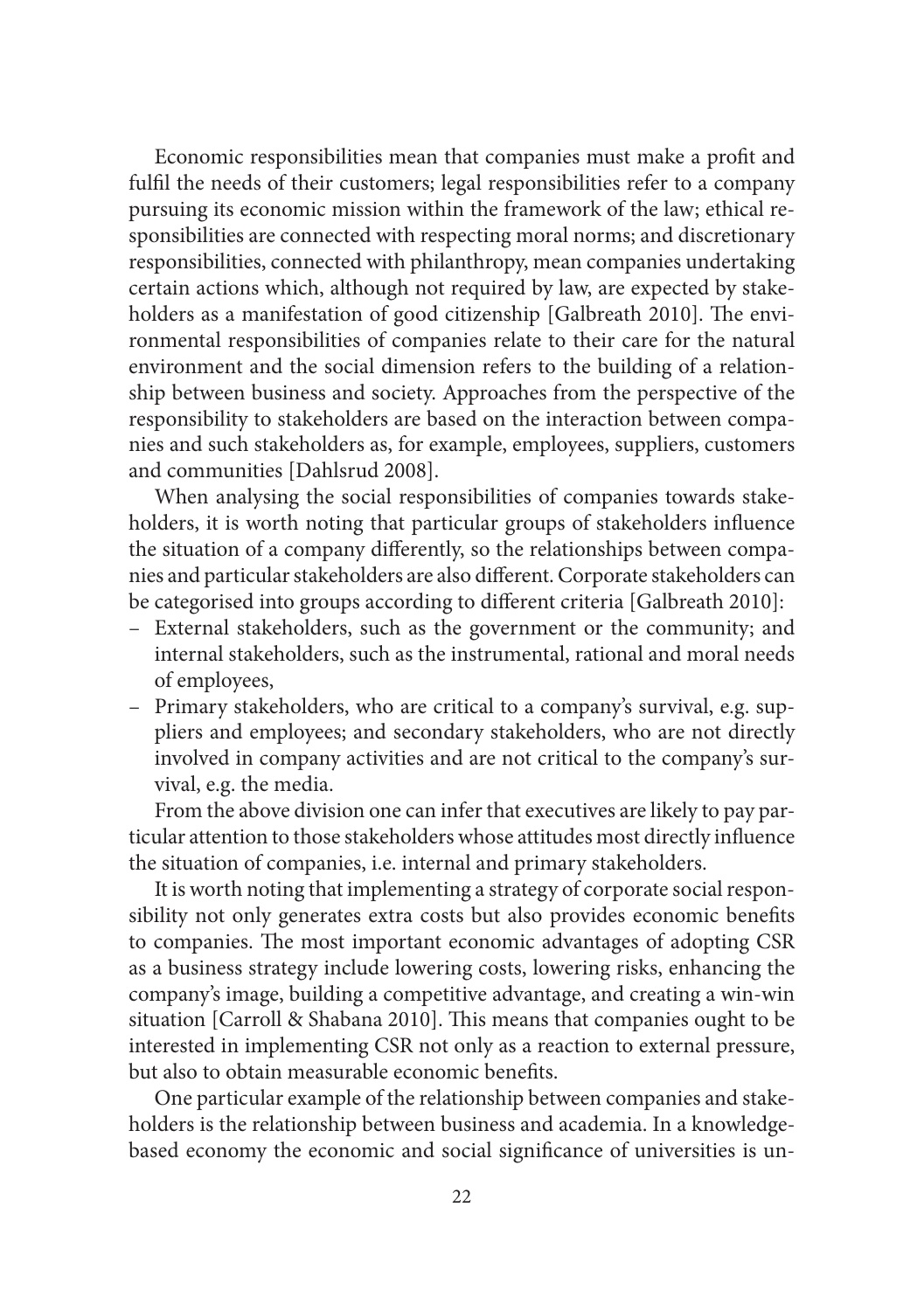questionable, as universities not only educate societies but are also responsible for generating new solutions as part of their research and development activities, including relationships with the environment as well as businesses.

A particularly important, or even key, position in the relationship between business and academia is occupied by the concept of Triple Helix innovation. In 2000 the concept of Triple Helix was developed, where innovation was treated as the result of a university-government-industry relationship [Etzkowitz & Dzisah 2008; Papagiannidis, Etzkowitz & Clouser 2009]. Since that time the idea of the Triple Helix has become very popular and is still being developed. According to this concept innovation is inspired, created and introduced onto the market as a result of cooperation between universities, companies and government, each of which is one element of the helix.

The relationship between business and academia in respect of CSR can be evaluated from two points of view. The first approach is the stakeholder dimension. There are several factors which make universities stakeholders in business. The main factor is that through educating students universities supply companies with potential future employees. Research and development activities conducted at universities can be used by companies as part of their knowledge and technology transfer. Moreover, the activities of universities make a particular area more attractive to live in and to conduct business. From the point of view of companies, however, universities are mostly external and secondary stakeholders, and any relationship with academia does not usually directly affect the situation of the companies themselves.

Another approach to the relationship between business and academia is connected with the social dimension of CSR. Both universities and companies ought to strive to satisfy social needs, and their cooperation in this respect can improve the level of economic development in a region, the level of innovation, and the level of educational development in society.

## **2. The case study method – the possibility of collaboration between university and business to enhance the teaching**  process and to fulfil the postulate of social responsibility

The theoretical discussion presented above indicates that cooperation between companies and universities ought to exist and intensify because it constitutes a significant part of corporate social responsibility. The aim of this paper, how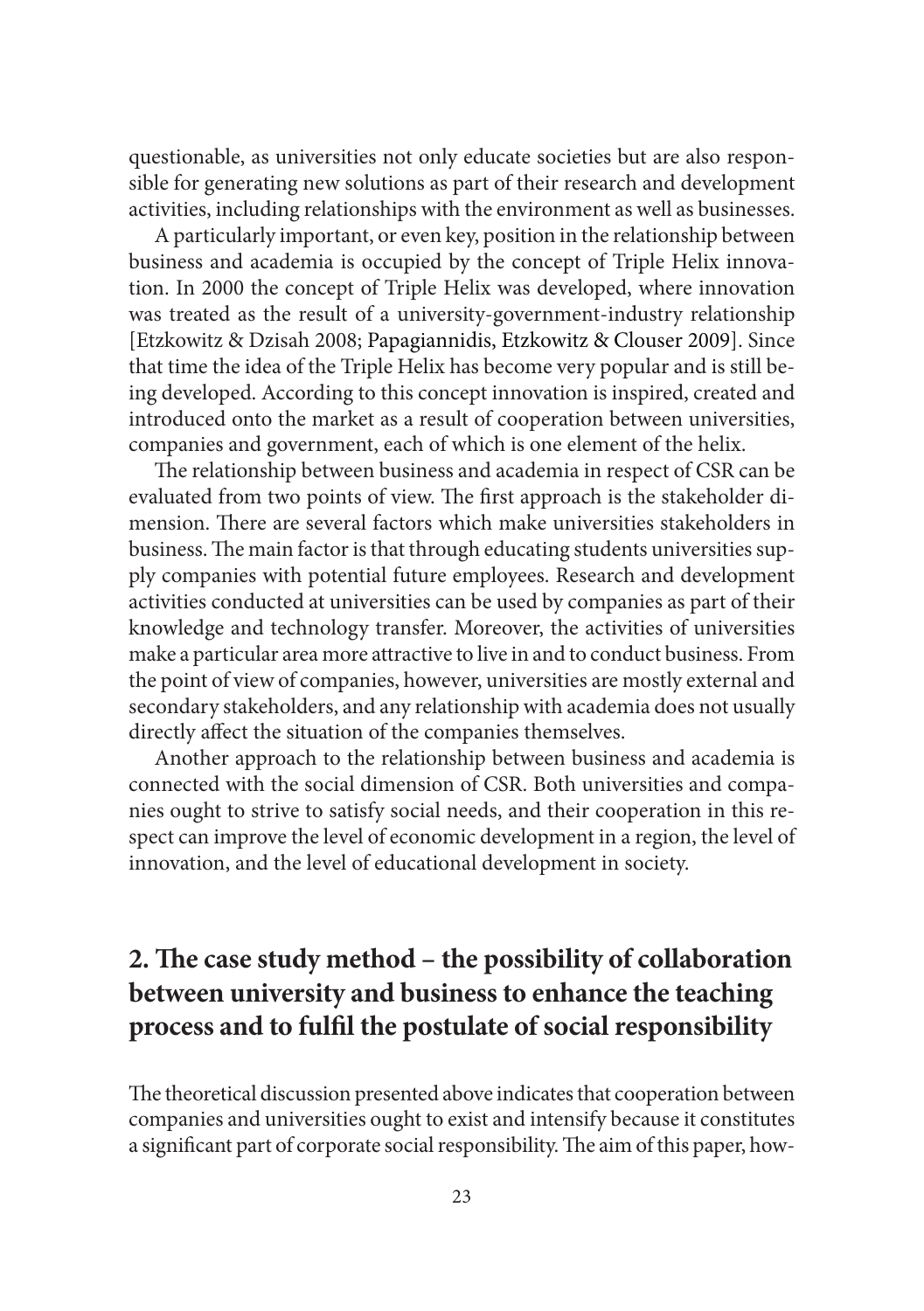ever, is not merely to present a theoretical discussion of the issue, but also to observe practical cooperation between business and academia and to point out the difficulties and benefits connected with this relationship.

Collaboration between universities and companies when preparing case studies seems to be a perfect opportunity for the practical implementation of the concept of corporate social responsibility. The case study method is a teaching method which requires universities to enter into a relationship with companies, which later will be subjected to analyses in the form of case studies.

The case study method can be used both for academic and teaching purposes. As a teaching method it involves describing a specific business situation and encouraging students to analyse and comprehensively evaluate it [Little, Brookes & Palmer 2008]. This analysis focuses on the factors which influence the relationship between a studied entity and its surroundings, as well as thoroughly examining one particular case which exemplifies certain more general phenomena [Flyvbjerg 2011].

The use of case studies has been popularised by schools of law and by the MBA approach to managerial education [Jaques 2008] and the origins of this method can be traced back to Harvard University, where since the early 1920's, it has been common practice to invite business people to lecture halls in order to discuss the problems which they have encountered in their business operations [Wolfe 1998].

A case study presents a specific problem or event based on a real-life situation. It usually includes an event, the people involved in this event, and the circumstances which have an impact on it [Roselle 1996]. Employing the case study method in the teaching process involves analysing qualitative and quantitative data, taking decisions regarding the most appropriate actions and recommendations, as well as sharing and discussing those decisions with other learners [Cranston 2008].

A case study is considered to have the following features [Jaques 2008]:

- providing an opportunity to analyse the real-life functioning of an organisation,
- stimulating thinking about possible alternative solutions,
- providing examples of appropriate and inappropriate, productive and unproductive as well as useful and useless behaviours,
- encouraging discussion on alternative activity options for companies,
- providing an opportunity for applying theoretical knowledge to practical situations,
- functioning as a starting point for future actions.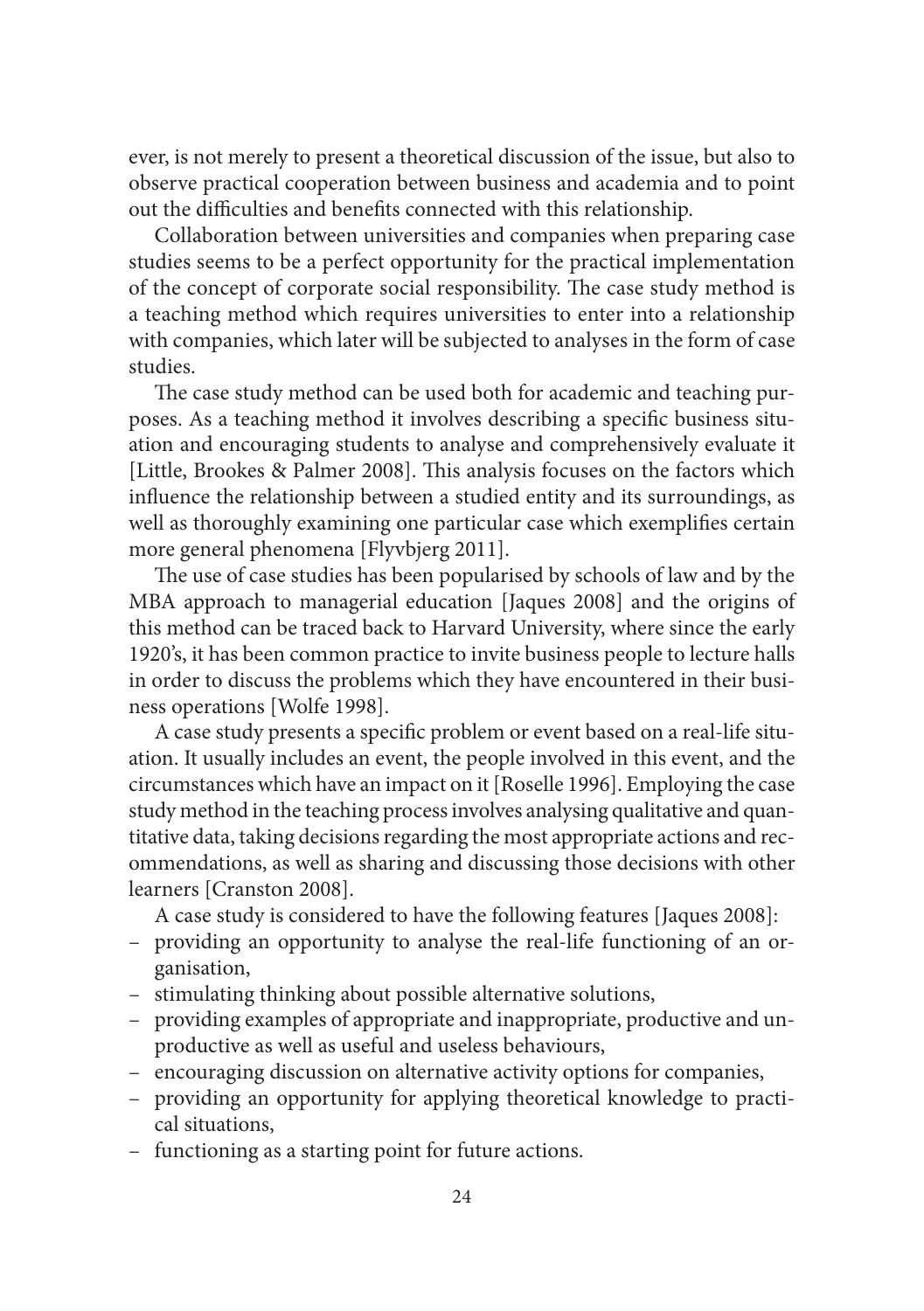A teaching approach which makes use of the case study method can be described as:

- $-$  student-oriented, as it involves encouraging students to reflect on what they are being taught [Gregory & Jones 2009] – solving each of the cases analysed during the teaching process depends on a variety of factors connected with the characteristics and expectations of particular groups of students,
- problem-oriented, as certain problems are introduced at the beginning of the teaching cycle and they are later used to create a context and to motivate learners [Prince 2004] – in the case study method, when analysing specific business situations, the problem which a company is facing is identified and possible decision options are explored,
- teamwork-oriented, as students cooperate in small groups in order to solve a problem [Prince 2004] – in the case study method students are expected to find solutions to problems in groups and then to share their thoughts and conclusions with other groups of students.

In order to use the case study method in university education cooperation between business and academia is essential, as it is companies which, by sharing their experiences, are the source of the information that is necessary for preparing case studies as well as their use during the didactic process. Without the information obtained from companies the case study method cannot be used for educating university students.

Companies which support the idea of corporate social responsibility ought to show interest in cooperating with universities in respect of sharing the information which is needed to prepare case studies as well as appreciating their use in the didactic process. Corporate social responsibility is thus implemented through creating relationships with stakeholders, i.e. with universities and students, who are potential employees. It must be noted, however, that the group of stakeholders with which a company establishes a relationship when collaborating on case studies would be, according to the criteria of Galbreath [2010], external and secondary stakeholders. This means that cooperation with such stakeholders would not be essential to a company's survival and development.

At the same time, however, by sharing their experiences companies can help in the development of university education as a social objective, thus implementing the social dimension of CSR.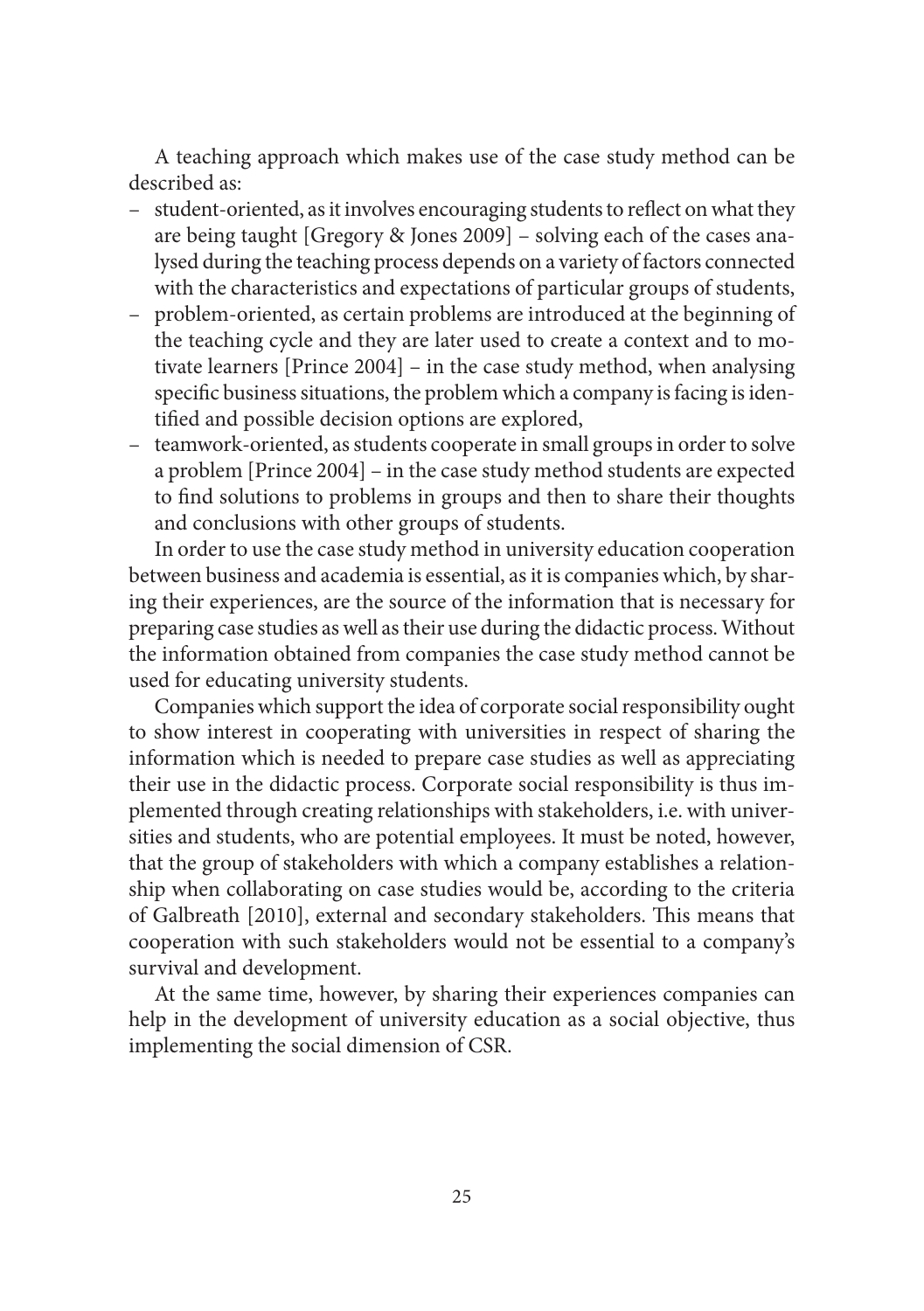### **3. Collaboration between a university and business – a case study on experiences in Poland**

The conviction that companies ought to be involved in the educational processes of managerial training was one of the basic ideas of the project entitled "Transfer of experiential and innovative teaching methods for business education", realised within the Leonardo da Vinci, Transfer of Innovation<sup>1</sup> programme in the years 2010-2012. The project is coordinated by the Poznan University of Economics in Poland, and the partners include Navigator Consulting Advisors LLP (United Kingdom), ISM University of Management and Economics (Lithuania), Wielkopolska Chamber of Commerce and Industry (Poland), and Elmfield House Associates Limited (United Kingdom).

The idea of the project is based on the observation that the managers of many companies are not satisfied with their employees' abilities. An analysis of teaching materials and good practice leads to the conclusion that the case study method, employed by the best higher education institutions worldwide, is a highly effective tool which can bridge the gap between theory and practice. A specific objective of the project is to incorporate the case study method in business education within the consortium and to encourage its extensive use amongst trainers and educators.

The principal aim of the project, i.e. the transfer of innovative and experiential teaching methods which will enhance the quality of business education, will be achieved through the realisation of intermediate objectives, which include, amongst others, training 30 instructors in respect of preparing case studies and teaching notes as well as preparing a minimum of 6 case studies relating to running a business and testing them on a pilot group of students.

An essential step in the realisation of the project was establishing cooperation with local companies in order to explore their business situation, which would then become the basis for preparing case studies. This project provides an opportunity for companies to implement the postulates of corporate social responsibility in a very concrete fashion . It enables companies to collaborate with the world of academia and at the same time the regional dimension of the project means that companies can influence the quality of university teaching in their area.

Cooperation between business and academia, however, encounters certain problems. The most essential step which is necessary to begin case study

 <sup>1</sup> Project number: 2010–1-PL1-LEO05–11462.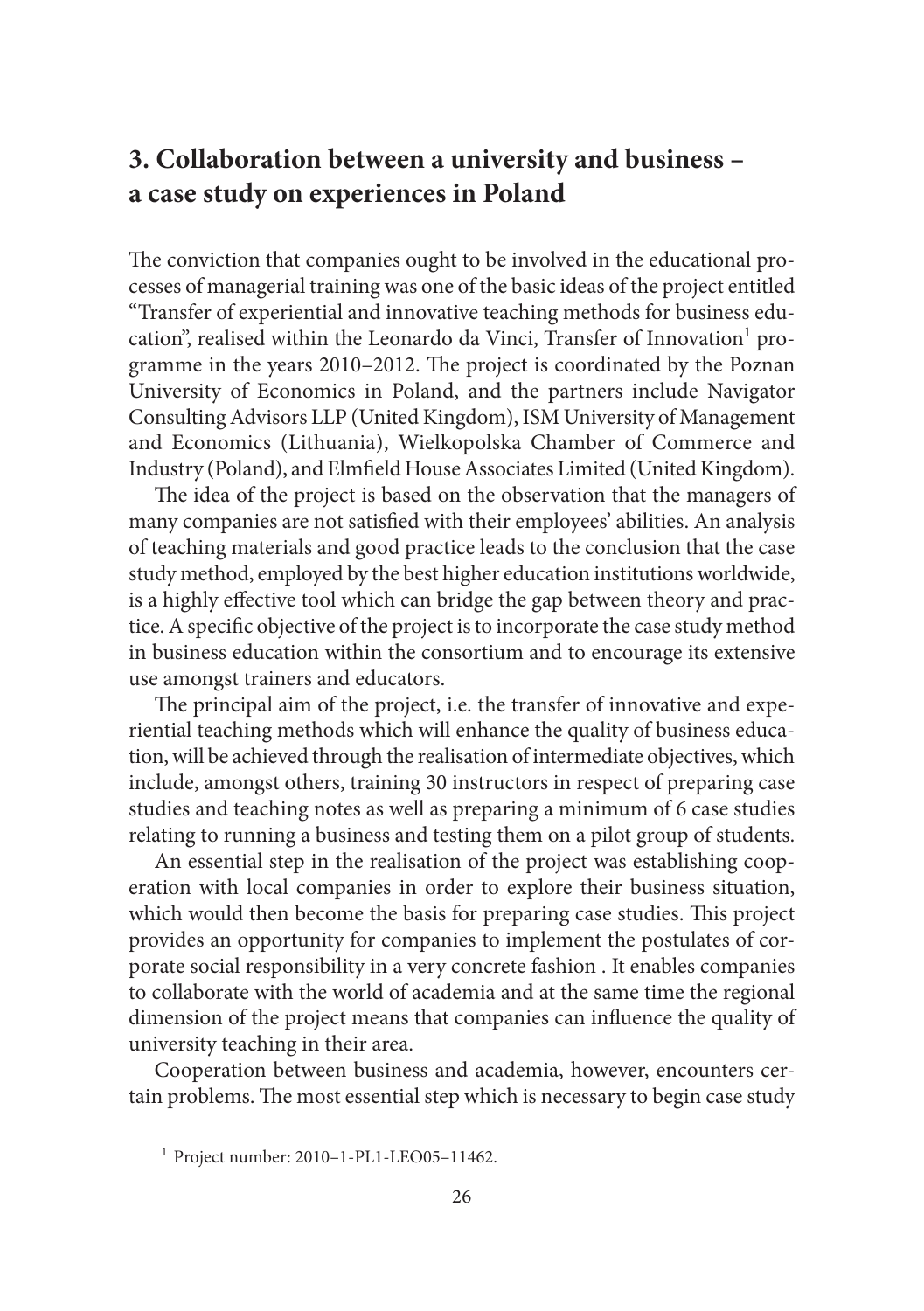preparation is establishing cooperation between representatives of business and academia. For the purposes of this project cooperation was established in two ways; partly through using the personal contacts of university teachers, and partly through organising an official meeting between university and local business representatives. The companies whose representatives attended the meeting were all members of the local Chamber of Commerce and Industry, which is one of the partners in the project. During the meeting the university representatives presented the project and their expectations connected with cooperation with companies, as well as an example of a case study in order to acquaint the business people with the nature of this teaching method.

In the course of the discussion which followed, the business representatives themselves mentioned the issue of their social responsibility. They thought that their active participation in this undertaking was not only beneficial to their image, but was also an obligation resulting from corporate social responsibility.

Later, however, some problems arose. The group of business people who had cooperated with university staff before had quite a favourable attitude towards participating in the project and were willing to share the necessary information and collaborate on preparing a case study based on their companies.

The other group of business people, those for whom this was their first contact with the university, had varied attitudes to cooperation. Some of them declared that they were not interested in any cooperation immediately after the meeting. Others, even though they initially expressed interest in cooperation, eventually backed out of the project. Yet another group did not give a definitive answer, understanding that silence is interpreted as refusal. A number of companies, though, agreed to embark on the project and decided to reveal their business situation for the purposes of educating students.

Consequently, the majority of the case studies of companies which were produced for the project are a result of personal acquaintanceships between business and university representatives. Of the companies who were invited to take part in the project and who had had previous contacts with academics, approximately half agreed to cooperate and they contributed to the preparation of the case studies. On the other hand, of the total number of approximately 100 companies whose representatives had been invited to the introductory meeting, about 20 accepted the invitation, out of which, regardless of their initial declaration, two firms eventually decided to participate in the project.

These differences in the responses to the invitation to cooperate show that forging relationships with stakeholders is not easy, particularly as regards external or secondary stakeholders. A key factor in forming relationships between business and academia is mutual trust and this takes a long time to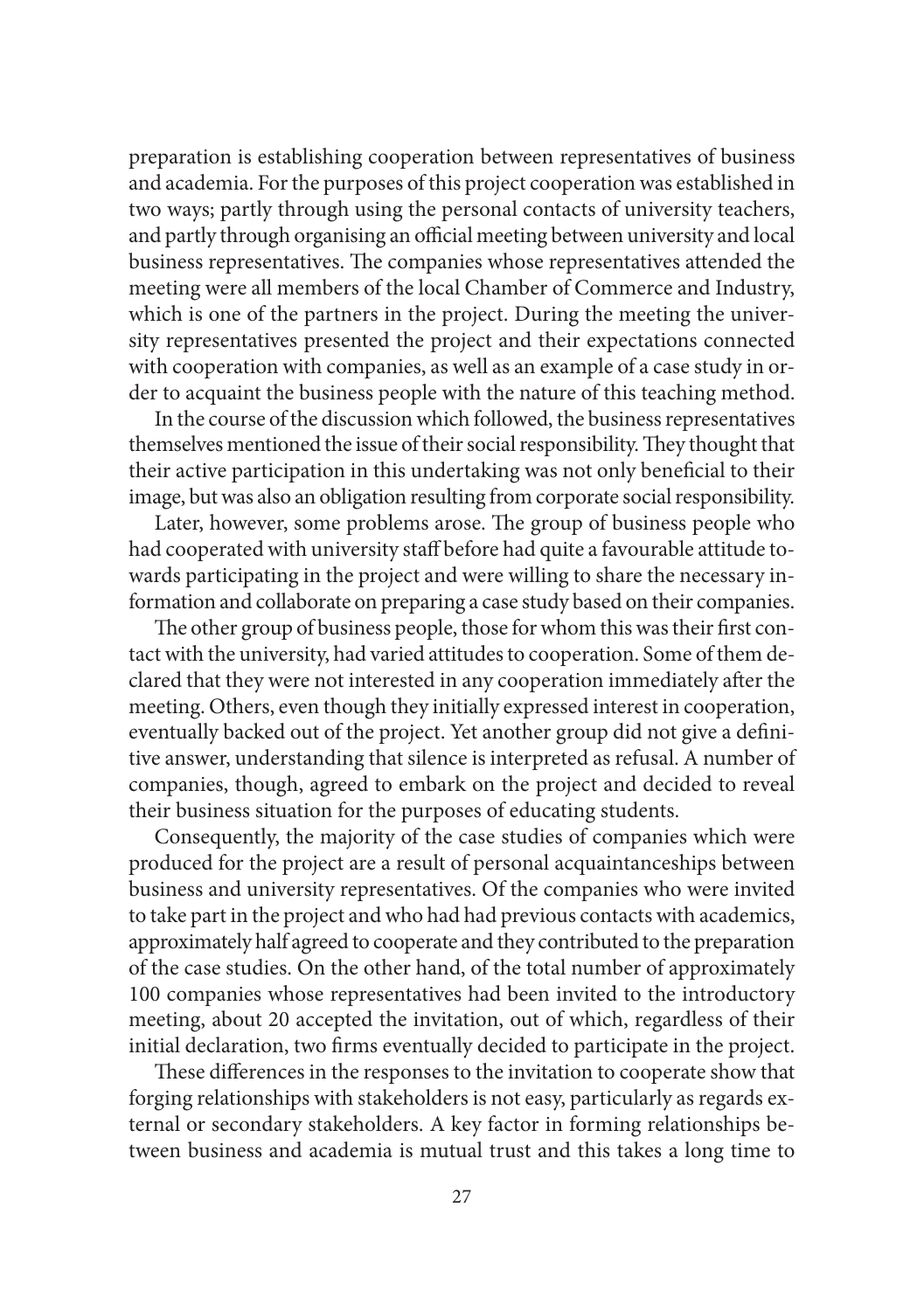build. The difficulties involved in enlisting companies for cooperation with universities indicate that although the concept of corporate social responsibility is popular, undertaking actual and practical interactions with stakeholders requires not only including this idea in a company's development strategy, but also implementing this strategy in the form of operational actions.

The above example, which illustrates the problems that affect cooperation between business and academia, provokes questions regarding the causes of those problems and the major barriers to cooperation. The representatives of both businesses and universities indicate that the fundamental problem is a lack of proper communication between the two groups, caused by the dissimilarity of these two environments. Academics and business people often feel that they speak different languages.

Another issue are the differences in the objectives and priorities of business and academia. Universities are institutions which serve the public and are financed from the state budget. Their aim is to conduct research and teaching, and the measure of success is the number of publications and university entrants. In contrast, companies are profit-oriented, striving to obtain the best market position. In order to achieve this companies have to satisfy the needs of customers in the best way possible whilst at the same time gaining a competitive advantage over their competitors. This disparity of objectives means that the worlds of business and academia may not appreciate the mutual benefits of cooperation.

Universities and companies differ also in their approaches to publicising information about their activities. The aim of academia is to disseminate the results of research to the widest possible audience in the form of published articles, monographs or conference papers. Companies, on the other hand, tend to treat a lot of information relating to their activities as confidential data which should not be made public.

A significant issue in the context of the preparation of case studies is companies' concerns about the disclosure of sensitive data relating to their operations or about the possible damage to their image as a result of revealing problems that they have faced.

#### **Conclusions and discussions**

An important dimension of corporate social responsibility is creating and maintaining relationships between companies and stakeholders. Universities are one example of stakeholders, even though from the point of view of com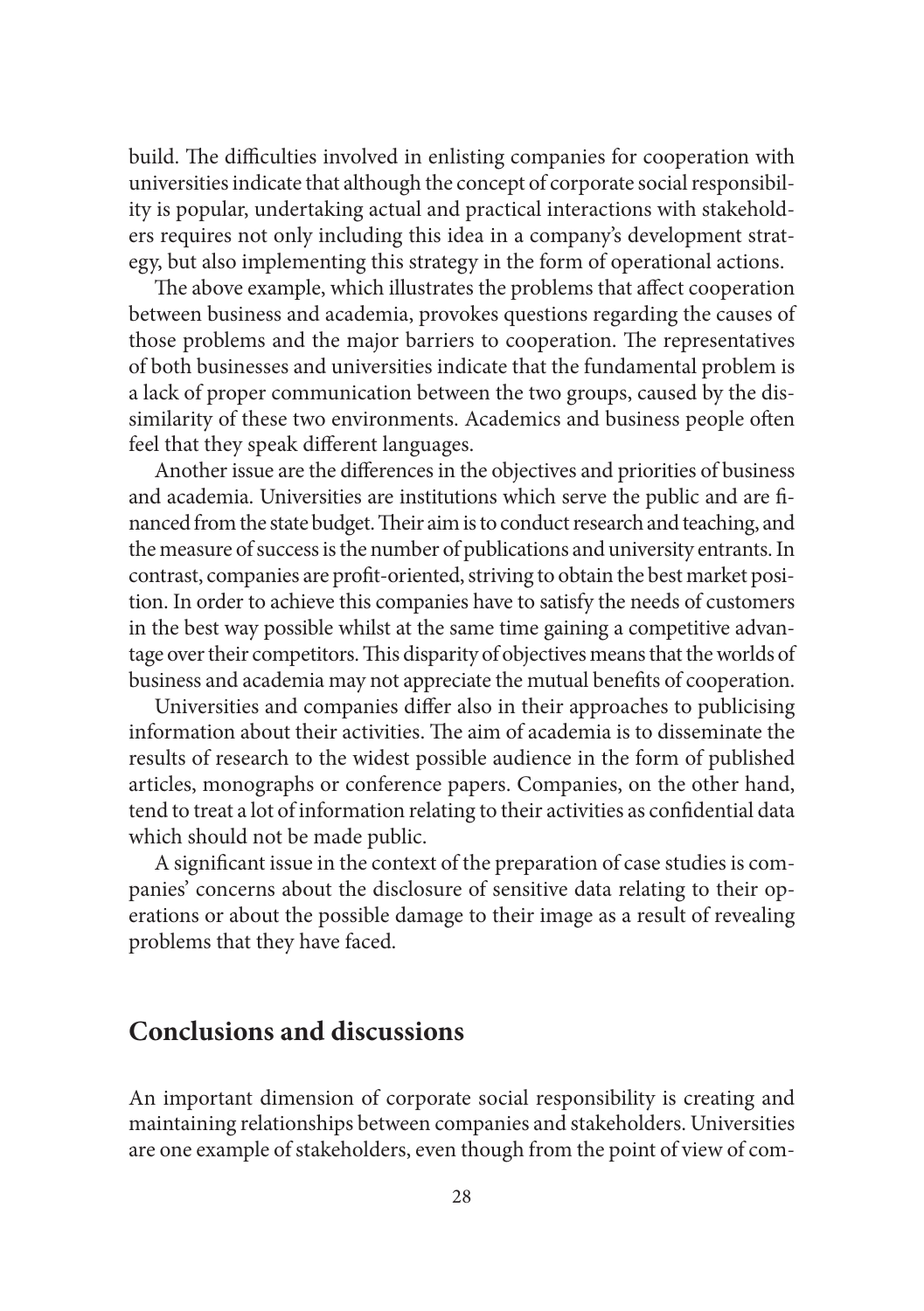panies they are external and secondary stakeholders, which means that cooperation with them is not a key factor for a company's survival and growth. However, the role of the relationship between business and academia is significant in the sense that, on the one hand, it fulfils the social dimension of CSR, i.e. educating society, and on the other hand such cooperation may lead to the development and introduction of market innovations.

On the declarative level, corporate social responsibility, including creating and maintaining relationships with stakeholders, is a common element in companies' business strategies. On the operational level, however, such declarations do not easily transform into practical actions. One example of an operational action through which the concept of corporate social responsibility may be implemented is cooperation between companies and universities in respect of the teaching process. Educating students, as an element of social responsibility, is not only one of the fundamental tasks of universities, but is also relevant to companies as it concerns their prospective employees.

The project entitled "Transfer of experiential and innovative teaching methods for business education", realised within the Leonardo da Vinci, Transfer of Innovation programme coordinated by the Poznan University of Economics, Poland, involved establishing cooperation with companies in order to obtain information about their business activities. This information was going to be the basis for constructing case studies which could be used in educating students. The participation of companies in this project provided them with an opportunity to establish cooperation with universities as well as to have an influence on the content and methods of student education. Thus it provided an opportunity for the practical implementation of the concept of corporate social responsibility in its social and stakeholderrelated dimensions.

On a practical level, however, establishing relationships between companies and universities was never going to be easy, which may be due to the diverse interests and objectives of the two sides. The personal relationships between representatives of business and academia, and the mutual trust between them, was observed as playing a crucial role.

#### *References*

Carroll, A.B., 1991, *The Pyramid of Corporate Social Responsibility: Toward the Moral Management of Organizational Stakeholders*, Business Horizons, July – August, pp. 39–48.